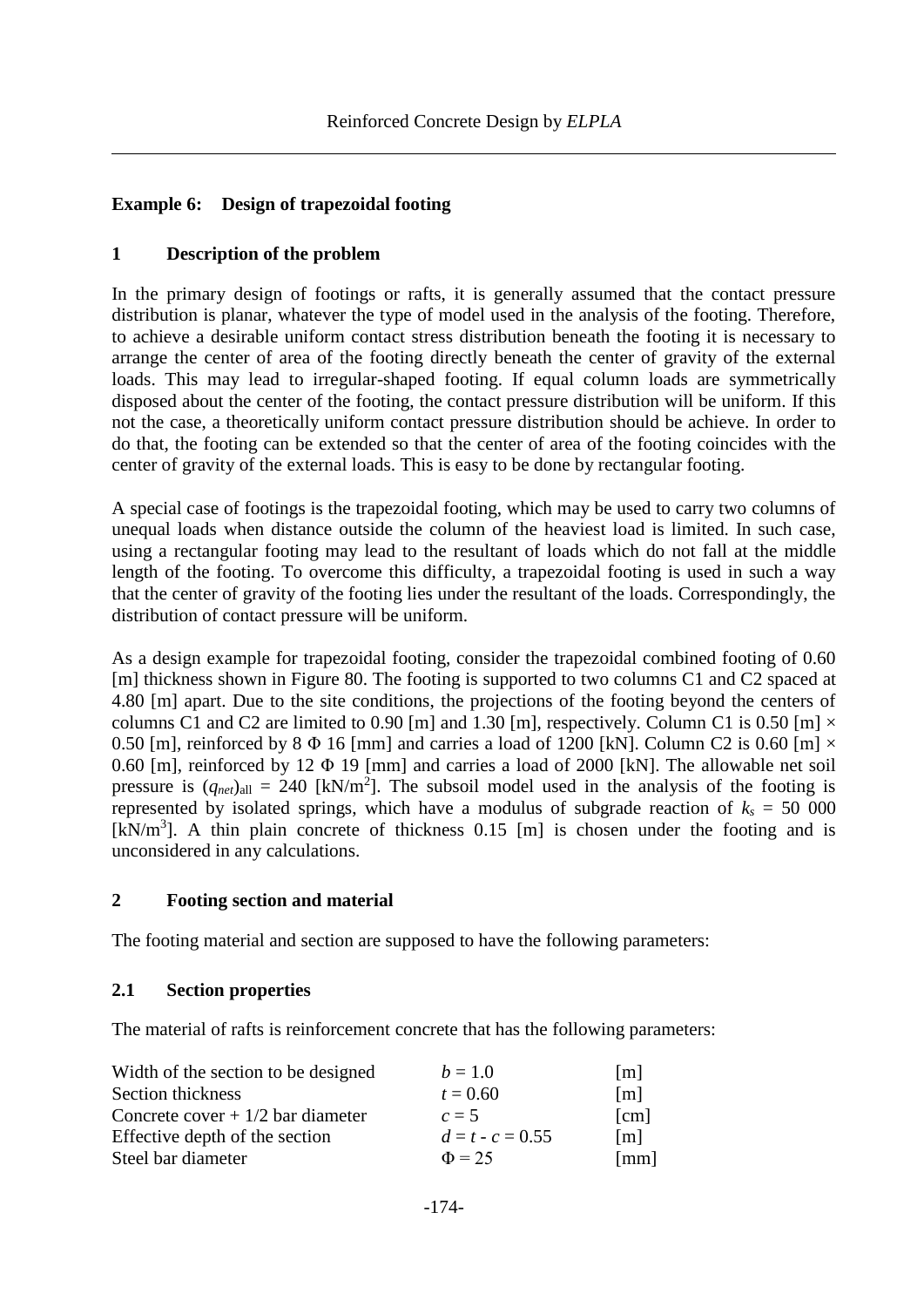

<span id="page-1-0"></span>

# **2.2 Material properties**

| Concrete grade according to ECP    | C <sub>250</sub>      |                                               |  |
|------------------------------------|-----------------------|-----------------------------------------------|--|
| Steel grade according to ECP       | $S \frac{36}{52}$     |                                               |  |
| Compressive stress of concrete     | $f_c = 95$            | $\text{[kg/cm}^2$ ] = 9.5 $\text{[MN/m}^2$ ]  |  |
| Tensile stress of steel            | $f_s = 2000$          | $[kg/cm2] = 200$ [MN/m <sup>2</sup> ]         |  |
| <i>Young's</i> modulus of concrete | $E_b = 3 \times 10^7$ | $\text{[kN/m}^2$ ] = 30000 $\text{[MN/m}^2$ ] |  |
| Poisson's ratio of concrete        | $v_b = 0.20$          | $\mathsf{L}$                                  |  |
| Unit weight of concrete            | $\gamma_b = 0.0$      | [kN/m <sup>3</sup> ]                          |  |

Unit weight of concrete is chosen  $\gamma_b = 0.0$  to neglect the self weight of the footing.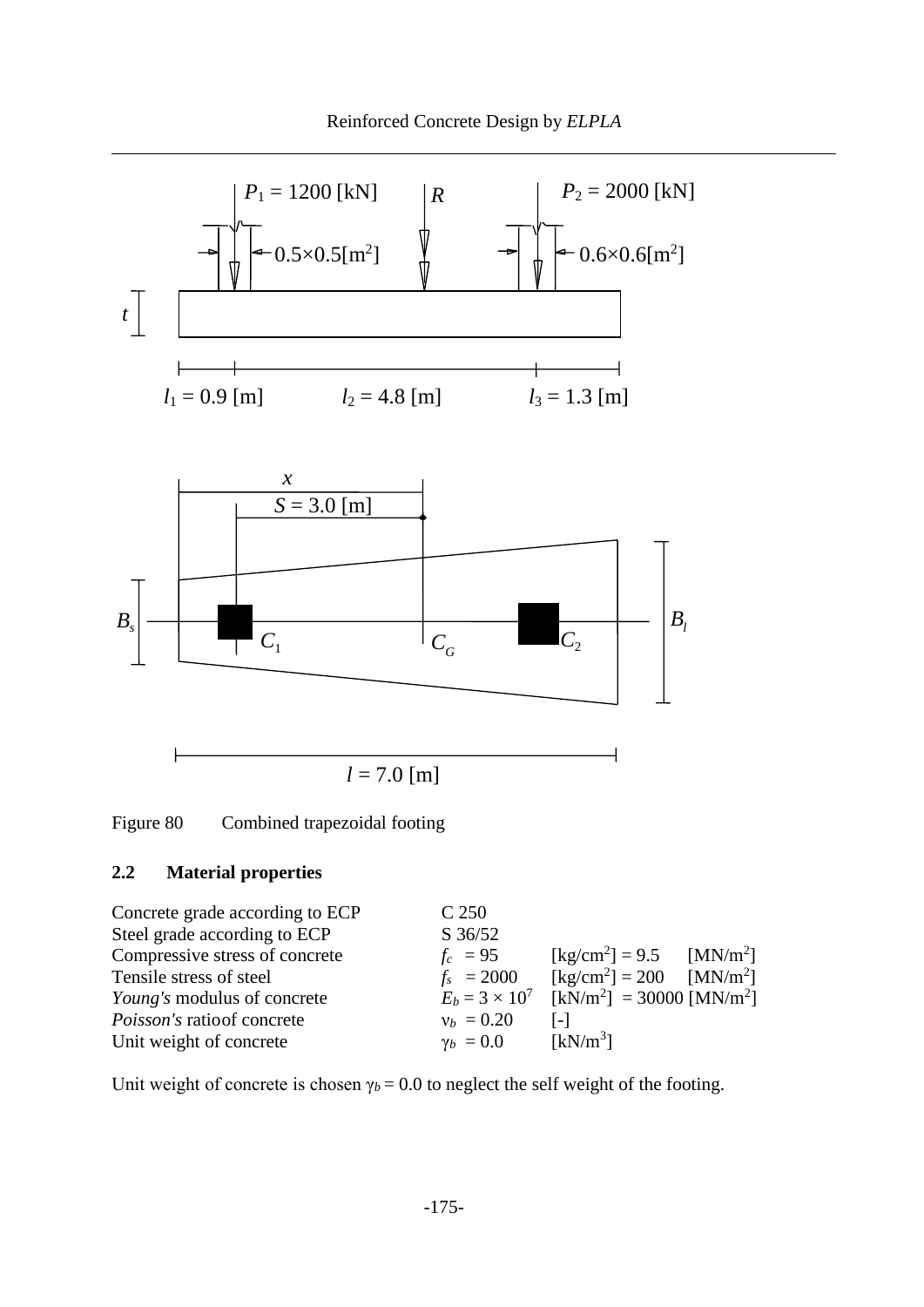## **3 Analysis of the footing**

### **3.1 Determination of footing sides** *B<sup>s</sup>* **and** *B<sup>l</sup>*

The primary design required to establish the area of footing so that the center of area of the footing coincides with the center of gravity of the resultant. This will be conducted as follows:

Resultant of loads *R* is given by:

$$
R = P_1 + P_2 = 1200 + 2000 = 3200
$$
 [kN]

Area of footing *A<sup>f</sup>* is obtained from:

$$
A_f = \frac{R}{q_{(all)net}} = \frac{3200}{240} = 13.33 \,\mathrm{[m^2]}
$$

Referring to [Figure 80,](#page-1-0) area of footing  $A_f$  is given by:

$$
A_f = \frac{l}{2} (B_s + B_l)
$$
  

$$
13.33 = \frac{7}{2} (B_s + B_l)
$$

Simplifying,

$$
B_s + B_l = 3.8 \text{ [m]}
$$
 (i)

Taking the moment of the column loads about the center of the column C1, the distance *S* between the point of application of the resultant and the center of column C1 is obtained from:

> $S \times R = P_2 \times l_2$  $S \times 3200 = 2000 \times 4.8$  $S = 3.0$  [m]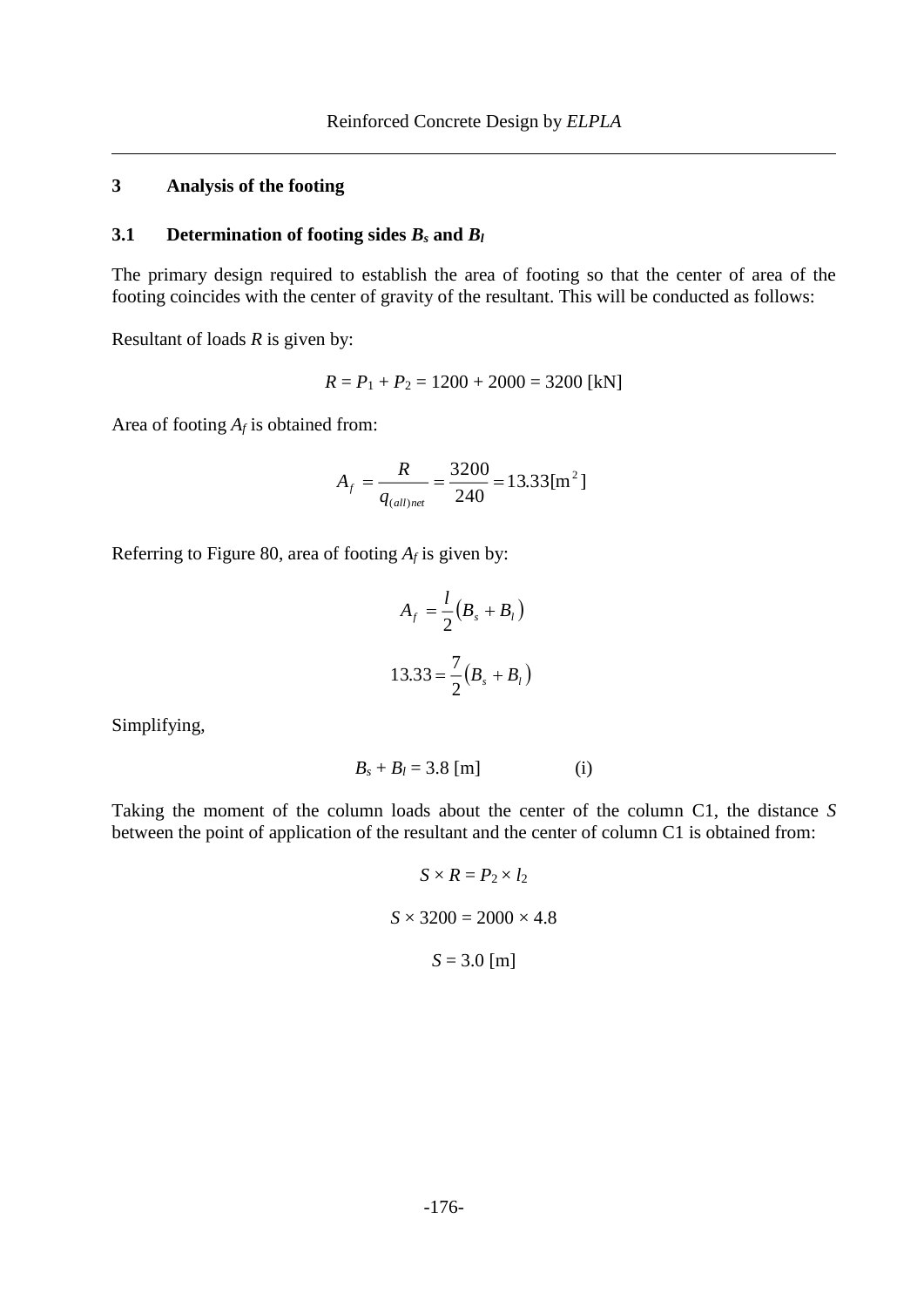Hence, the point of application of the resultant is also the centroid of the footing area. Therefore, it can be shown from the geometry of the footing that the distance  $x$  from the small side  $B_s$  to the center of area is given by

$$
x = \frac{l}{3} \frac{B_s + 2B_l}{B_s + B_l}
$$
  

$$
l_1 + S = \frac{l}{3} \frac{B_s + 2B_l}{B_s + B_l}
$$
  

$$
0.9 + 3.0 = \frac{7}{3} \frac{B_s + 2B_l}{B_s + B_l}
$$

Simplifying,

 $2.04B_s - B_l = 0$  (ii)

Solving Equation (i) and (ii) yields the required dimensions of  $B_s$  and  $B_l$  as follows:

 $B_s = 1.25$  [m] and  $B_l = 2.56$  [m]

Chosen dimensions of *B<sup>s</sup>* and *B<sup>l</sup>* are:

$$
B_s = 1.30
$$
 [m] and  $B_l = 2.60$  [m]

### **3.2 Finite element analysis**

The footing is subdivided into 92 quadrature, rectangular and triangular elements to fit the exact area of the footing as shown in [Figure 81.](#page-4-0)

If a point load represents the column load on the mesh of fine finite elements, the moment under the column will be higher than the real moment. Therefore, the column load is distributed at the centerline of the footing on an area of  $(a + d)^2$  as shown in [Figure 81](#page-4-0) through activation the option of distribution column load in *ELPLA*. [Figure 82](#page-5-0) shows the calculated contact pressure *q*  $[kN/m<sup>2</sup>]$ , while [Figure 83](#page-5-1) shows the moment  $m<sub>x</sub>$  [kN.m/m] at the critical section *I-I* of the footing. [Figure 84](#page-6-0) shows the distribution of the moment  $m<sub>v</sub>$  [kN.m/m] in the plan. For ECP codes, the footing is designed to resist the bending moment and punching shear. Then, the required reinforcement is obtained.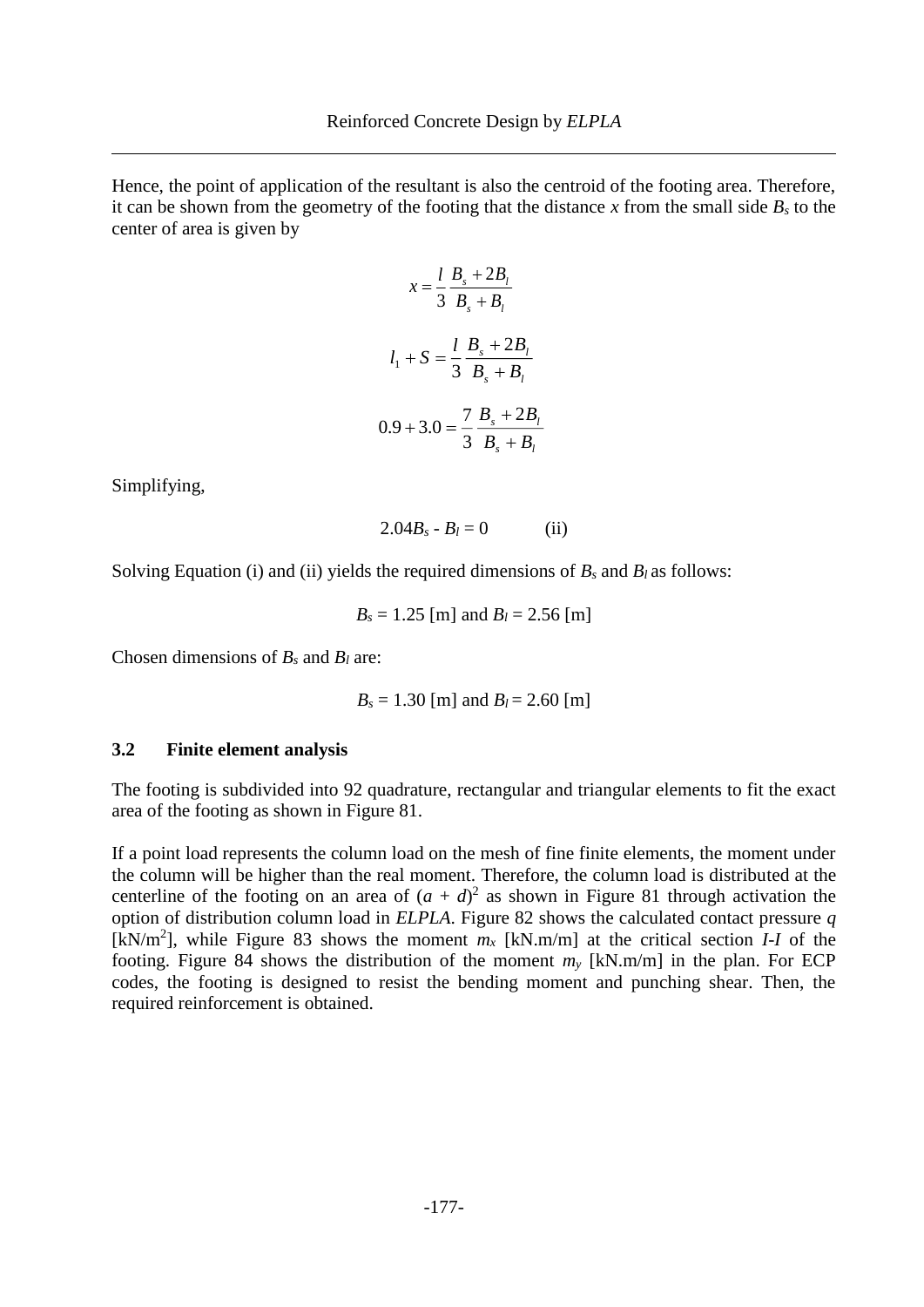





b) Plan

<span id="page-4-0"></span>Figure 81 FE-Net and distribution of column loads through the footing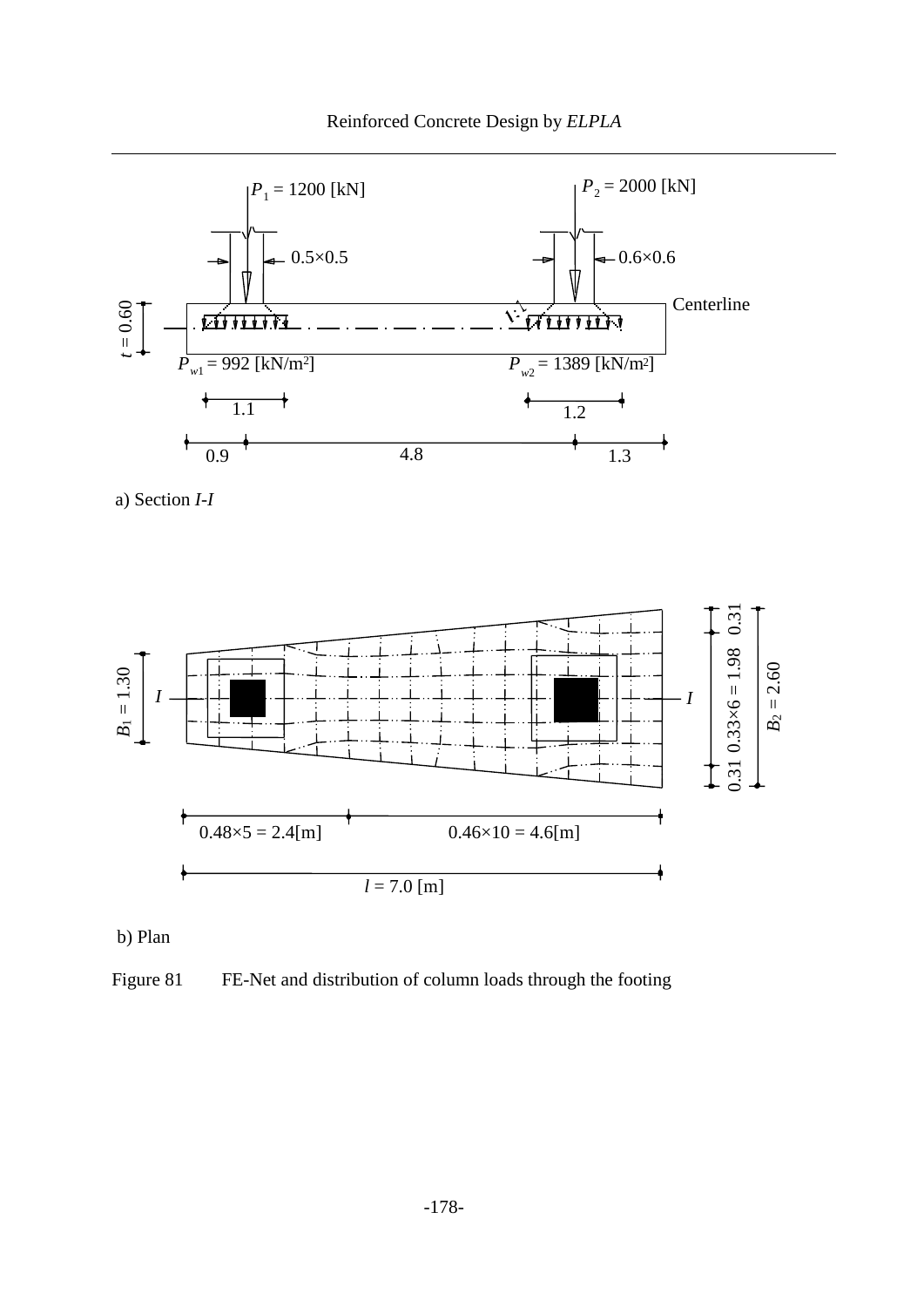

<span id="page-5-0"></span>



<span id="page-5-1"></span>Figure 83 Moment *m<sup>x</sup>* [KN.m/ m] at section *I-I*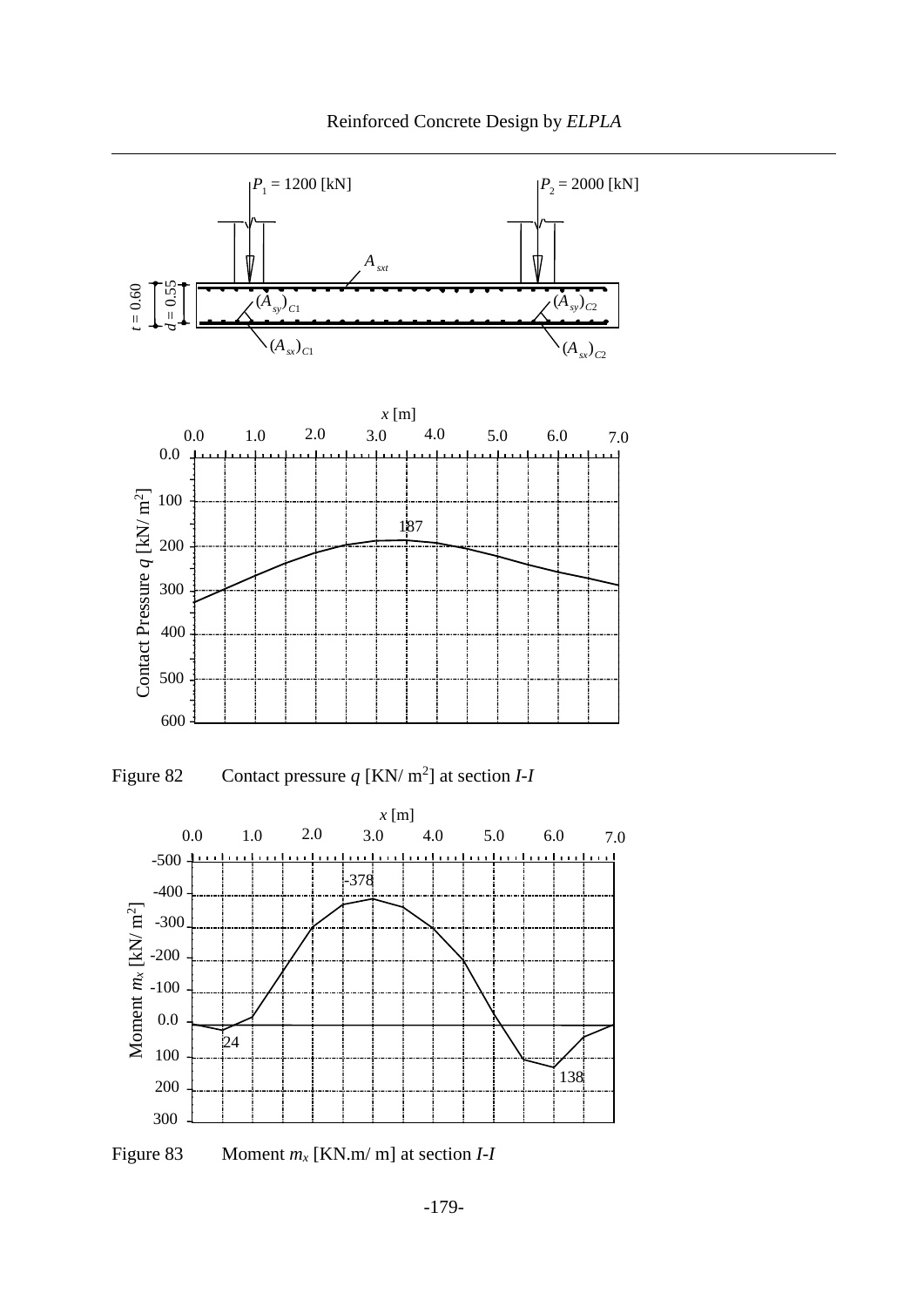

<span id="page-6-0"></span>Figure 84 Distribution of the moment  $m<sub>v</sub>$  [kN.m/ m] in the plan

## **4 Design for ECP (working stress method)**

## **Material**

| Concrete grade                 | C250                                                            |
|--------------------------------|-----------------------------------------------------------------|
| Steel grade                    | S 36/52                                                         |
| Compressive stress of concrete | $f_c = 95$ [kg/ cm <sup>2</sup> ] = 9.5 [MN/ m <sup>2</sup> ]   |
| Tensile stress of steel        | $f_s = 2000$ [kg/ cm <sup>2</sup> ] = 200 [MN/ m <sup>2</sup> ] |

## **Maximum moment**

Maximum moment per meter at critical section obtained from analysis

 $M = 378$  [kN.m] = 0.4 [MN.m]

## **Geometry**

| Effective depth of the section      | $d = 0.55$ [m] |
|-------------------------------------|----------------|
| Width of the section to be designed | $b = 1.0$ [m]  |

## **Determination of depth required to resist moment** *d<sup>m</sup>*

From [Table 68](#page-8-0) for  $f_c = 9.5$  [MN/ m<sup>2</sup>] and  $f_s = 200$  [MN/ m<sup>2</sup>], the coefficient  $k_1$  to obtain the section depth at balanced condition is  $k_1 = 0.766$ , while the coefficient  $k_2$  [MN/ m<sup>2</sup>] to obtain the tensile reinforcement for singly reinforced section is  $k_2 = 172$  [MN/ m<sup>2</sup>].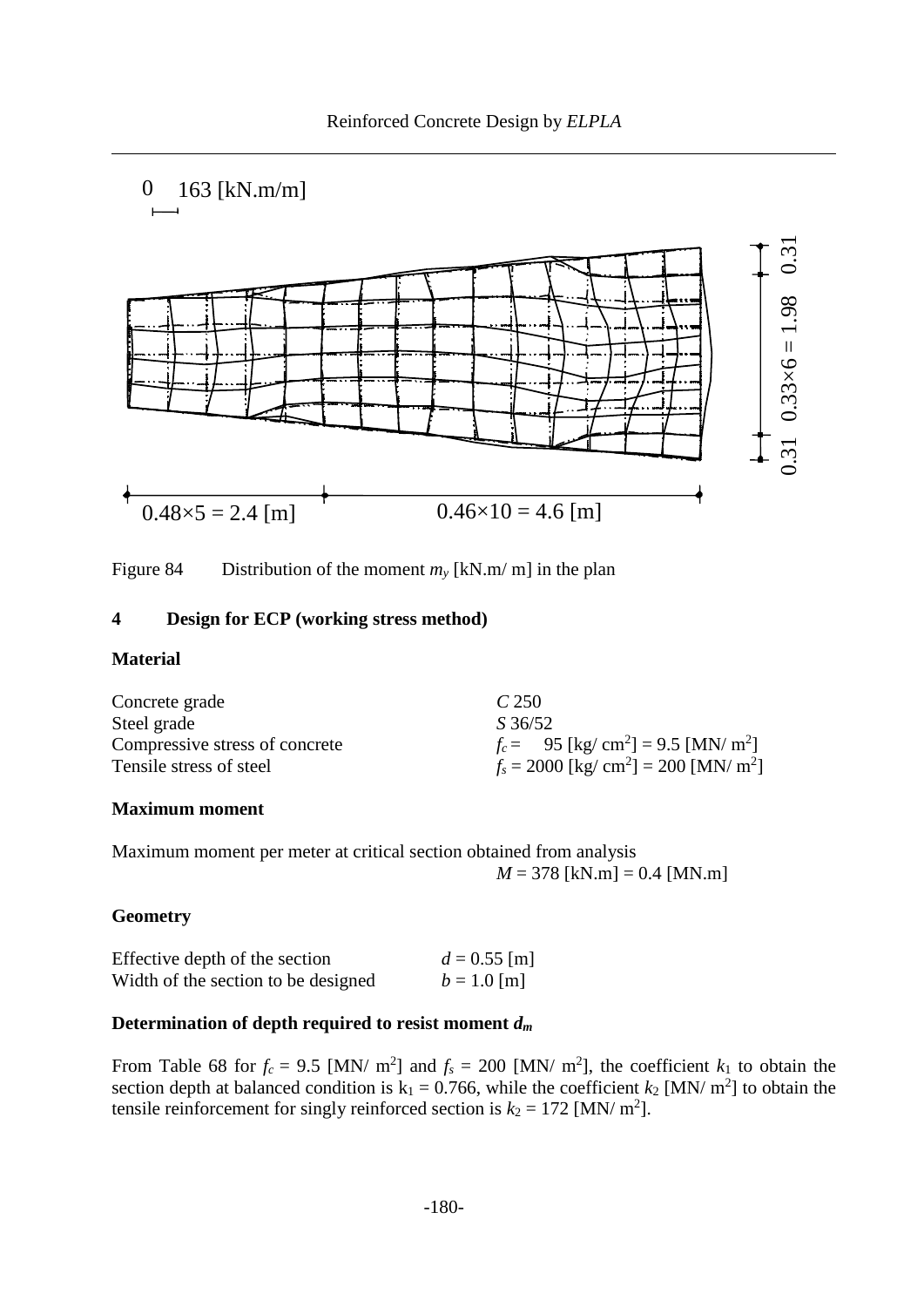The maximum depth *d<sup>m</sup>* as a singly reinforced section is given by

$$
d_m = k_1 \sqrt{\frac{M}{b}}
$$

$$
d_m = 0.766 \sqrt{\frac{0.40}{1.0}} = 0.48 \text{ [m]}
$$

Take  $d = 0.55$  [m]  $> d_m = 0.48$  [m], then the section is designed as singly reinforced section.

### **Check for punching shear**

The critical punching shear section on a perimeter at a distance  $d/2 = 0.275$  [m] from the face of the column is shown in [Figure 85.](#page-7-0) The check for punching shear under columns C1 and C2 is shown in [Table 68.](#page-8-0)



<span id="page-7-0"></span>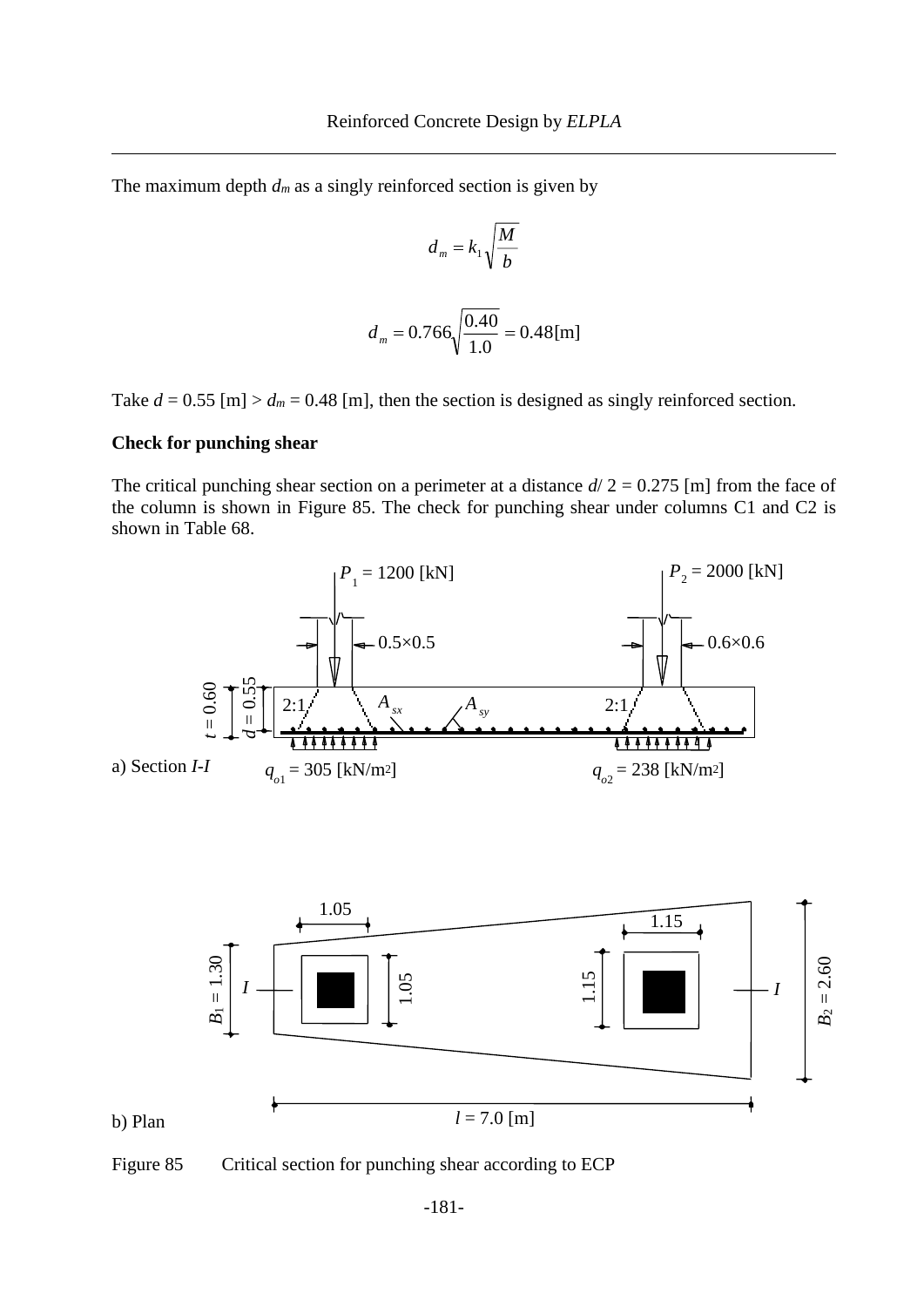### Reinforced Concrete Design by *ELPLA*

<span id="page-8-0"></span>

| Table 68<br>Check for punching shear                           |                      |                      |
|----------------------------------------------------------------|----------------------|----------------------|
| Load, stress and geometry                                      | Column <sub>C1</sub> | Column <sub>C2</sub> |
| Column load $P$ [MN]                                           | 1.2                  | 2.0                  |
| Contact pressure $q_o$ [MN/ m <sup>2</sup> ]                   | 0.273                | 0.248                |
| Column sides $a \times b$ [m <sup>2</sup> ]                    | $0.5 \times 0.5$     | $0.6 \times 0.6$     |
| Footing thickness $d$ [m]                                      | 0.55                 | 0.55                 |
| Critical perimeter $b_0 = 4(a + b)$ [m]                        | 4.2                  | 4.6                  |
| Critical area $A_p = (a + d)^2$ [m <sup>2</sup> ]              | 1.1025               | 1.3225               |
| Punching load $Q_p = P - q_o A_p$ [MN]                         | 0.9                  | 1.66                 |
| Punching shear stress $q_p = Q_p/(b_o.d)$ [MN/m <sup>2</sup> ] | 0.386                | 0.390                |

The allowable concrete punching strength  $q_{pall}$  [MN/ m<sup>2</sup>] is given by

$$
q_{\text{pall}} = \left(0.5 + \frac{a}{b}\right) q_{\text{cp}}, \leq q_{\text{cp}}
$$
\n
$$
q_{\text{pall}} = \left(0.5 + 1.0\right) 0.9, \leq 0.9
$$
\n
$$
q_{\text{pall}} = 0.9 \text{ [MN/m}^2\text{]}
$$

For both columns  $q_{pall} > q_p$ , the footing section is safe for punching shear.

### **Determination of tension reinforcement**

Minimum area of steel reinforcement  $A_{s,min} = 0.15$  [%],  $A_c = 0.0015 \times 60 \times 100 = 9$  [cm<sup>2</sup>/m]. Take  $A_{s,min} = 5 \Phi 16/m = 10.1$  [cm<sup>2</sup>/ m].

The determination of the required area of steel reinforcement in both *x-* and *y-*directions is shown in [Table 69](#page-9-0) and [Table 70.](#page-9-1) The details of reinforcement in plan and section *a-a* through the footing are shown in [Figure 86.](#page-10-0)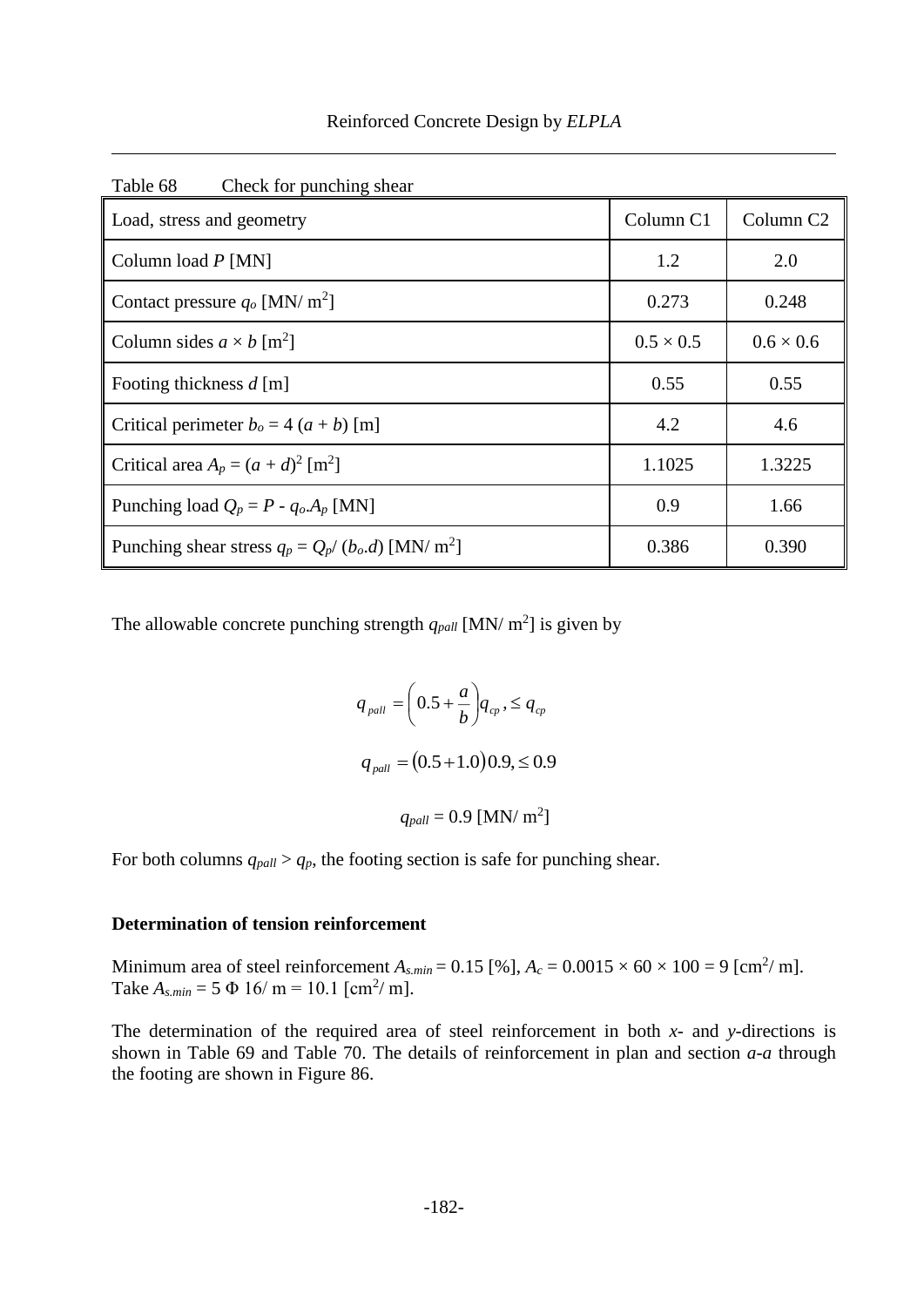Reinforced Concrete Design by *ELPLA*

| Table 69<br>Determination of tension reinforcement for $x$ -direction |                         |                                                              |                                     |
|-----------------------------------------------------------------------|-------------------------|--------------------------------------------------------------|-------------------------------------|
| Position                                                              | Moment<br>M<br>[MN.m/m] | Calculated $A_s$<br>$A_s = M/(k_2.d)$<br>$\mathrm{[cm^2/m]}$ | Chosen reinforcement<br>$A_{\rm S}$ |
| $A_{sxt}$                                                             | 0.378                   | 39.51                                                        | $10 \Phi 25/m$                      |
| $(A_{sxb})_{C1}$                                                      | 0.024                   | 0.22                                                         | 5 $\Phi$ 16/ m = $A_{s,min}$        |
| $(A_{sxb})_{C2}$                                                      | 0.138                   | 14.58                                                        | $5 \Phi 22/m$                       |

<span id="page-9-0"></span>Table 69 Determination of tension reinforcement for *x*-direction

<span id="page-9-1"></span>

| Table 70<br>Determination of tension reinforcement for y-direction |  |
|--------------------------------------------------------------------|--|
|--------------------------------------------------------------------|--|

| Position            | Moment<br>M<br>[MN.m/m] | Calculated $A_s$<br>$A_s = M/(k_2.d)$<br>$\left[\text{cm}^2/\text{m}\right]$ | Chosen reinforcement<br>$A_{\rm s}$ |
|---------------------|-------------------------|------------------------------------------------------------------------------|-------------------------------------|
| $(A_{s\nu b})_{C1}$ | 0.072                   | 6.86                                                                         | 5 $\Phi$ 16/ m = $A_{s,min}$        |
| $(A_{syb})_{C2}$    | 0.163                   | 16.22                                                                        | $5 \Phi 22/m$                       |